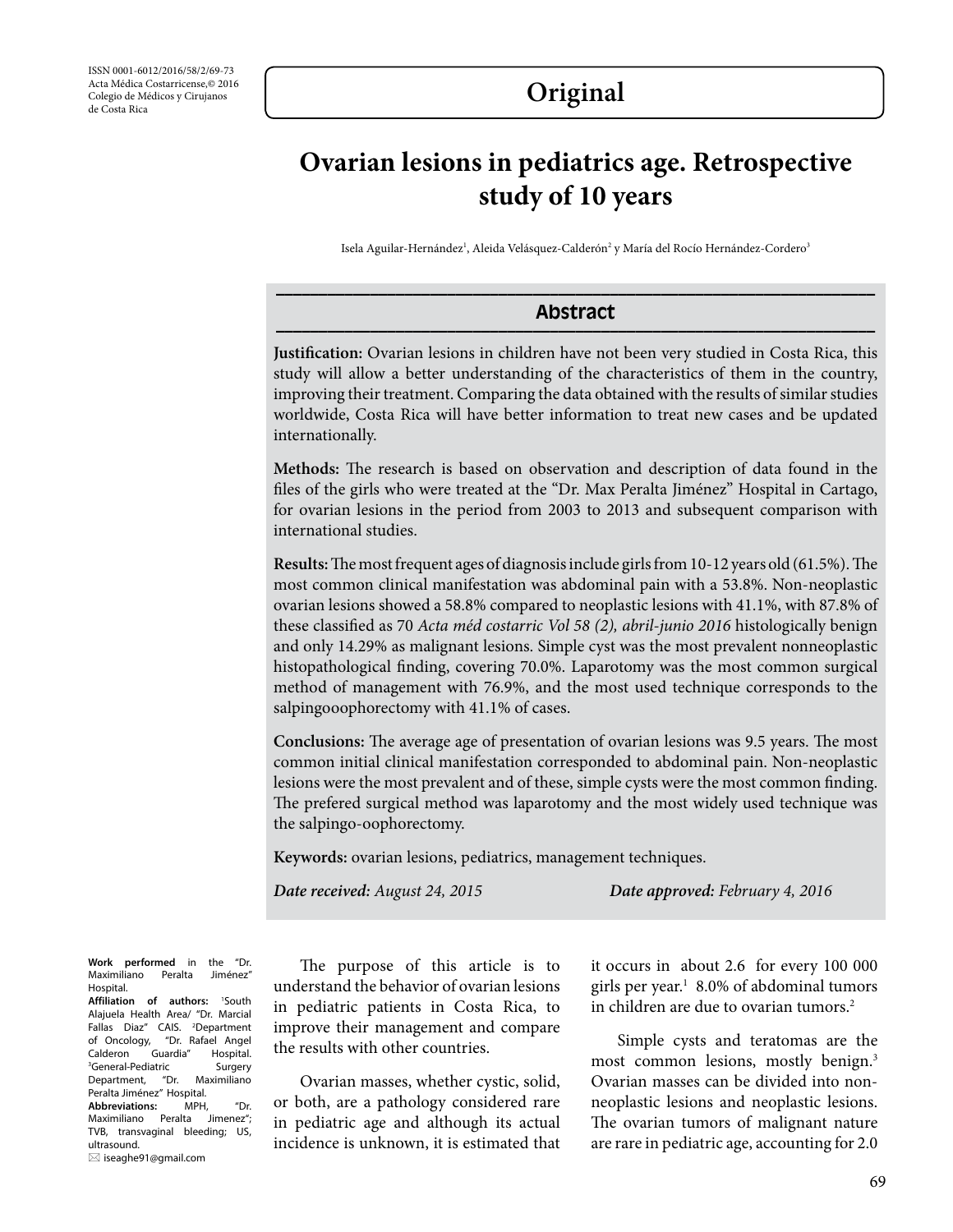to 10.0% of ovarian masses that occur in this population.<sup>4</sup> Of these lesions, tumors derived from germ cells are the most common, ranging between 47.3 and 87.7%.<sup>5</sup>

Clinically, benign and malignant lesions are indistinguishable, also they may be asymptomatic and, therefore, diagnosed in routine tests.<sup>6</sup> These lesions can have multiple presentations.<sup>7</sup>

Symptoms are usually insidious, and the tumor has reached a large size when diagnosed. Sometimes the discovery of these is when the patient undergoes a surgical procedure for presenting symptoms consistent with appendicitis,<sup>7</sup> or by an ultrasound performed for another reason.

The main clinical manifestation is, with or without abdominal pain, pelvic or abdominal mass, which can be acute or chronic, as ovarian torsion occurs or not.<sup>8</sup>

As a group, these lesions occur in a spectrum ranging from functional cysts (non-neoplastic) ovarian torsion,<sup>1</sup> and from neoplasia with a range of pathology going from a high level of malignancy, to benign tumors and cysts.<sup>7</sup>

The course of action in the presence of an ovarian tumor depends on the type lesion and age of the child. The infants with suspected ovarian tumor should be referred to a specialized oncologic center, for further study.6

Ovarian pathology can be approached in different ways: laparotomy, laparoscopy and vaginal route.<sup>9</sup>

The best operation for pediatric malignant ovarian tumors is still controversial. In general, a surgical operation with fertility preservation (unilateral salpingooophorectomy) is recommended.

#### **\_\_\_\_\_\_\_\_\_\_\_\_\_\_\_\_\_\_\_\_\_\_\_\_\_\_\_\_\_\_\_\_\_\_\_\_\_\_\_\_\_\_\_\_ Methods \_\_\_\_\_\_\_\_\_\_\_\_\_\_\_\_\_\_\_\_\_\_\_\_\_\_\_\_\_\_\_\_\_\_\_\_\_\_\_\_\_\_\_\_**

A non-experimental study was conducted, a retrospective longitudinal type and descriptive subtype, with an observational range, comprising a quantitative approach. Records of the girls were studied that were treated for ovarian lesions at the Max Peralta Jiménez Hospital, in the period of 2003-2013.

For data analysis a MS Excel program was used in its latest available version. It met all the requirements and was approved by the Local Committee of Bioethics of the MPH.

According to the Statistics Department of the Hospital, it had 16 diagnosed cases with the disease

under study; because of the informed consent for the review of records it was unobtainable in 2 cases, a total of 14 cases were reviewed, of which 13 were used in the investigation, since it did not meet the inclusion criteria. The study was conducted with data from 17 ovarian lesions, because one of the girls had 3 different lesions in the same ovary and two girls presented with bilateral involvement.

### **\_\_\_\_\_\_\_\_\_\_\_\_\_\_\_\_\_\_\_\_\_\_\_\_\_\_\_\_\_\_\_\_\_\_\_\_\_\_\_\_\_\_\_\_ Results \_\_\_\_\_\_\_\_\_\_\_\_\_\_\_\_\_\_\_\_\_\_\_\_\_\_\_\_\_\_\_\_\_\_\_\_\_\_\_\_\_\_\_\_**

The diagnosis was made in 8 girls (61.5%) in the range of 10 to 12 years, 4 infants (30.7%) between 0 and 9 years old and only one patient (7.6%) was diagnosed in prenatal age. The average age of diagnosis was 9.15 years.

The most frequently observed clinical manifestation was abdominal pain in 7 girls (53.8%); in 3 patients (23.0%) diagnosis was made by ultrasound, and vomiting manifested in 2 patients (15.3%), as well as the presence of a palpable mass; the transvaginal bleeding (TVB) was found as the main diagnosis manifestation in only one patient (7.9%).

Regarding the laterality, the right ovary was the most affected, covering 61.5% (n=8), followed by the left side in 23.0% ( $n = 3$ ) and the bilateral involvement in 15, 3%  $(n=2)$ .

In the prenatal age, the only patient studied obtained diagnosis by ultrasonographic finding. Of the 4 cases between 0 and 9 years, 3 (75.0%) they were manifested by abdominal pain and 1 (25.0%) through a finding by US; in the age group between 10 and 12 years, the most frequent manifestation was the presence of abdominal pain in 4 (50.0%) girls, followed by vomiting 2 (25.0%) and palpable mass in the same number of patients; the presence of TVB was clear in one of the girls (12.5%), and the diagnosis was made by ultrasonographic study (12.5%).

Of the lesions,  $58.8\%$  (n = 10) included nonneoplastic lesions, and  $41.1\%$  (n = 7), neoplastic lesions.

The most common condition was of benign origin, with 6 reported cases (87.7%), while its malignant counterpart was documented only in one case (14.2%).

Of the 10 non-neoplastic ovarian lesions, simple cyst was the most common type, comprising  $70.0\%$  (n = 7), whereas the presence of hemorrhagic cyst, of inclusion and of corpus luteum, was reported only one case each (10.0%).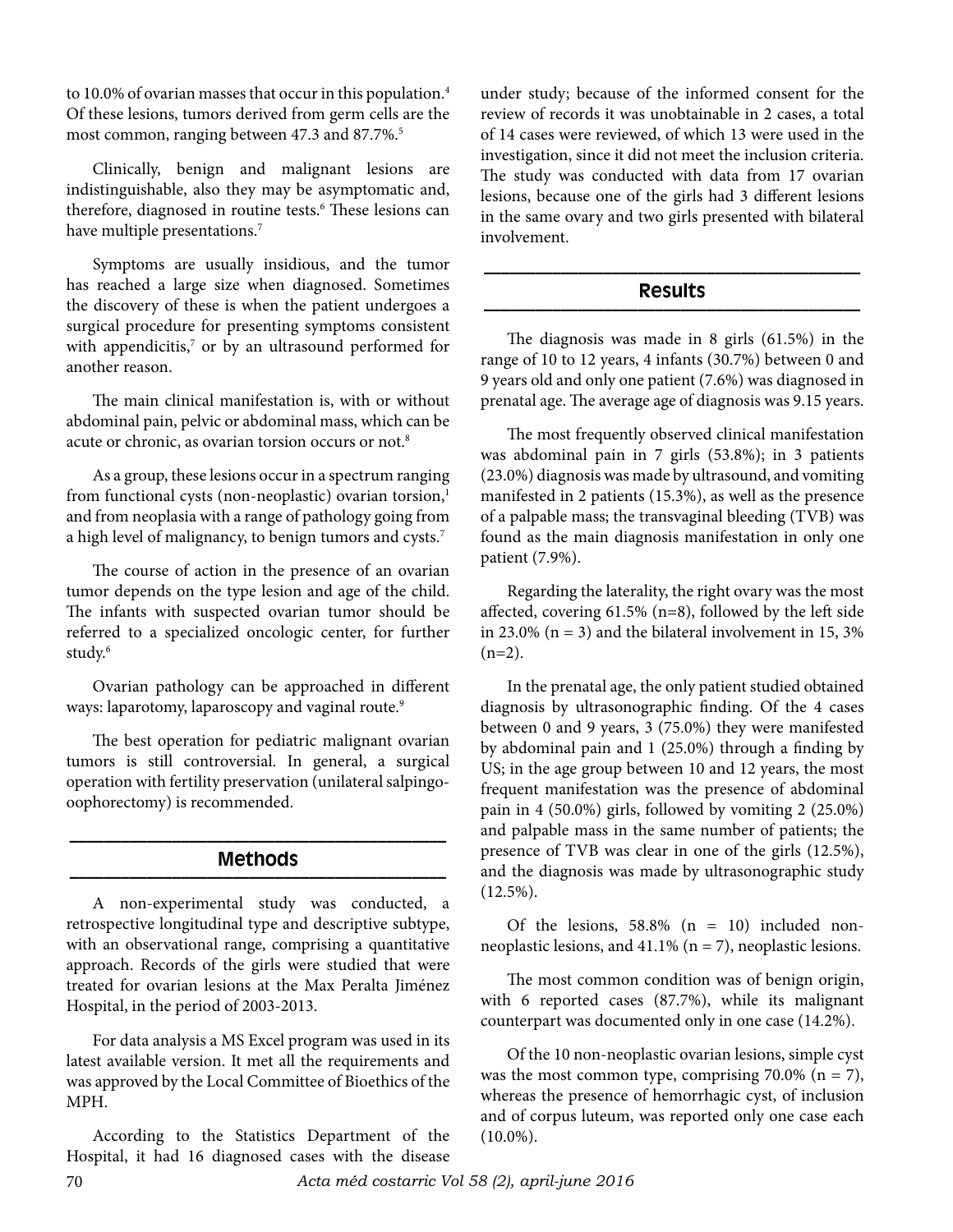

**Figure 1: A. Mature cystic teratoma 12 cm long, extracted from a 9 year old girl, who presented abdominal pain in the left iliac fossa, of a month of evolution. B-C. Pure dysgerminoma, of 30 x 20cm, weighing 2kg, present in a 12 year old girl, identified as a palpable abdominal mass on physical examination**

The simple cyst was the most frequent benign histology in 43.7% of benign lesions ( $n = 7$ ), followed by the mature cystic teratoma in 37.5% ( $n = 6$ ); hemorrhagic cysts, inclusion and corpus luteum, were reported in one case (6.2%) each. The only malignant lesion was a dysgerminoma (Figure 1).

Clinical manifestations in non-neoplastic lesions were distributed as follows: abdominal pain in 5 patients (50.0%) patients, vomiting in 2 (20.0%), as well as the ultrasonographic finding and the transvaginal bleeding manifested in one of the patients (10.0%).

In benign tumors, the most common clinical manifestation was abdominal pain in 50.0% ( $n = 3$ ), the other symptoms and ultrasonographic finding in one case each, with 16.6%.

The only malignant lesion was diagnosed by the presence of a palpable mass.

The surgical method that was performed for the management of ovarian pathology in the girls was a

| Table 1. Average age of involvement of ovarian lesions |                                                |                               |  |
|--------------------------------------------------------|------------------------------------------------|-------------------------------|--|
| Study                                                  | Range of ages                                  | Average age of<br>involvement |  |
| Hernández (2013)                                       | Aguilar, Velásquez, Prenatal – 12 years<br>old | 9,15 years old                |  |
| Schulin-Zeuthen<br>et al. (2006) <sup>10</sup>         | $0 - 19$ years old                             | 13,8 years old                |  |
| Cass et al. $(2001)^1$                                 | $2 - 20$ years old                             | 9,8 years old                 |  |
| Shih-Ming Chu<br>et al. (2010) <sup>7</sup>            | $2$ days $-$<br>17 years old                   | 9,8 years old                 |  |
| Spinelli et al.<br>$(2012)^4$                          | 2 months $-$<br>18 years old                   | 13,7 years old                |  |

laparotomy, in 76.9% ( $n = 10$ ) of the interventions; the laparoscopic approach was used twice (15.3%), and for one of the girls (9.6%) both approaches were made. Despite these results, in recent years in a hospital it has been implemented the laparoscopic surgical method of choice for these patients.

The most commonly used surgical technique was salpingo-oophorectomy in 41.1% (n=7), followed by the total oophorectomy in 29.4% ( $n = 5$ ), partial oophorectomy with  $17.6\%$  (n = 3) and finally, the fenestration and cyst aspiration, performed in two lesions, with 11.7%.

#### **\_\_\_\_\_\_\_\_\_\_\_\_\_\_\_\_\_\_\_\_\_\_\_\_\_\_\_\_\_\_\_\_\_\_\_\_\_\_\_\_\_\_\_\_ Discussion \_\_\_\_\_\_\_\_\_\_\_\_\_\_\_\_\_\_\_\_\_\_\_\_\_\_\_\_\_\_\_\_\_\_\_\_\_\_\_\_\_\_\_\_**

In all studies, the mean age of involvement is very similar, ranging between 9 and 13 years (Table 1).

Abdominal pain is the manifestation most frequently found in all studies, appearing between 48.6% and 86.0%

| Table 2. Benign vs malignant ovarian neoplasms |                                                  |  |
|------------------------------------------------|--------------------------------------------------|--|
| <b>Study</b>                                   | Benign / malignant                               |  |
| Aguilar, Velásquez, Hernández (2013)           | Benign: 88,7% (n=6)<br>Malignant: 14,2% (n=1)    |  |
| Cass et al. (2001) <sup>1</sup>                | Benign: 91,2% (n=93)<br>Malignant: 8,8% (n=9)    |  |
| Schulin-Zeuthen et al. (2006) <sup>10</sup>    | Benign: 86,9%<br>Malignant: 13,1%                |  |
| Shih-Ming Chu et al. (2010) <sup>7</sup>       | Benign: 81,0% (n=30)<br>Malignant: 19,0% (n=7)   |  |
| Oltmann et al. (2010) <sup>12</sup>            | Benign: 89,0% (n=378)<br>Malignant: 11,0% (n=46) |  |
| KumarBhattacharyya et al. (2013) <sup>13</sup> | Benign: 77,4% (n=117)<br>Malignant: 22,6% (n=34) |  |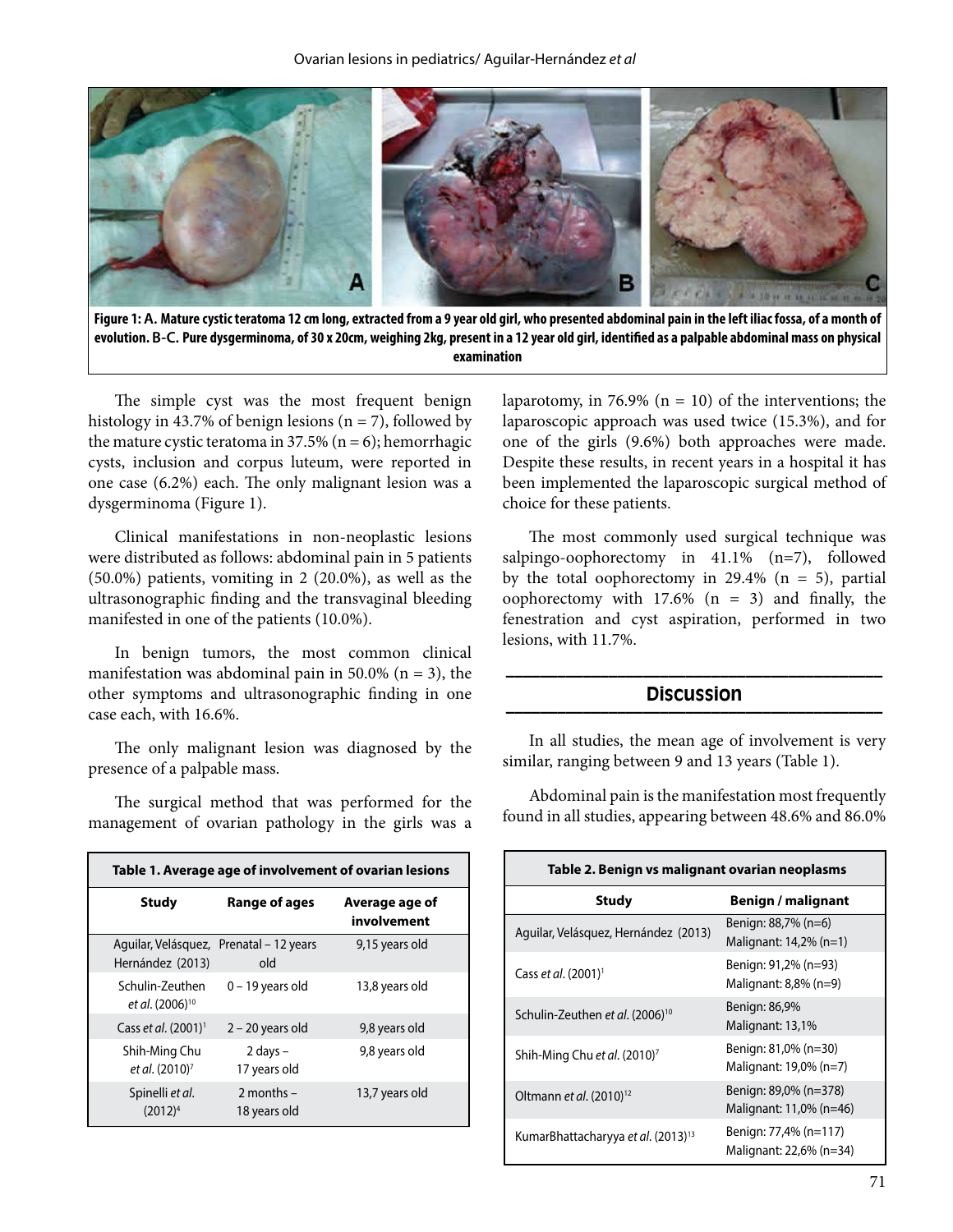| Table 3. Frequent non-neoplastic and benign neoplastic ovarian lesion |                                                                                                                                   |                                            |  |  |
|-----------------------------------------------------------------------|-----------------------------------------------------------------------------------------------------------------------------------|--------------------------------------------|--|--|
| <b>Study</b>                                                          | <b>Non-neoplastic lesions</b>                                                                                                     | <b>Benign neoplastic lesions</b>           |  |  |
| Aguilar, Velásquez, Hernández (2013)                                  | Simple cyst: 70,0% (n=7)<br>Hemorrhagic cyst: 10,0% (n=1)<br>Inclusion cyst: $10,0\%$ (n=1)<br>Corpus luteum cyst: $10,0\%$ (n=1) | Mature cystic teratoma:<br>$100,0\%$ (n=6) |  |  |
| Schulin-Zeuthen et al. (2006) <sup>10</sup>                           | Functional cyst: 71,7%                                                                                                            | Mature teratoma: 31,1%                     |  |  |
| Shih-Ming Chu et al. (2010) <sup>7</sup>                              | Simple cyst: $30,0\%$ (n=9)                                                                                                       | Benign cystic teratoma:<br>$53,3\%$ (n=16) |  |  |
| KumarBhattacharyya et al. (2013) <sup>13</sup>                        | Corpus luteum cyst and of<br>inclusion: 69,2% (n=81)                                                                              |                                            |  |  |
| Spinelli <i>et al.</i> (2012) <sup>4</sup>                            | Simple cyst: 54,1%% (n=33)<br>Hemorrhagic cyst: 45,9 % (n=28)                                                                     | Mature teratoma: $30,8\%$ (n=36)           |  |  |

of lesions,4-10 followed by the identification of a palpable mass in the  $8.3$  to  $27.0\%$  of cases.<sup>4-10</sup> It is worth mentioning the relationship between clinical manifestation and the result of the histopathological finding of the lesions, in terms of its characteristics of benignity or malignancy, where the abdominal pain was found widely associated with benign lesions, while the presence of a palpable mass was the clinical finding in the only patient with a lesion of malignant histopathologic characteristics.

Non-neoplastic ovarian lesions show a slight predominance over neoplastic lesions.<sup>1-4-11</sup>

There is a significant prevalence of benign ovarian lesions compared with those that manifest a histology compatible with malignancy (Table 2).

| Table 4. Surgical technique used in ovarian lesions |                                                |  |
|-----------------------------------------------------|------------------------------------------------|--|
| <b>Study</b>                                        | Surgical technique used                        |  |
| Aguilar, Velásquez,<br>Hernández (2013)             | Salpingo-oophorectomy: 44,1% (n=7)             |  |
|                                                     | Total oophorectomy: 29,4% (n=5)                |  |
|                                                     | Cystectomy: $17,6\%$ (n=3)                     |  |
|                                                     | Fenestration y aspiration of cyst: 11,7% (n=2) |  |
|                                                     | Appendectomy: $17,6\%$ (n=3)                   |  |
| Shih-Ming Chu<br>et al. (2010) <sup>7</sup>         | Salpingo-oophorectomy: 59,4% (n=22)            |  |
|                                                     | Oophorectomy: 21,6% (n=8)                      |  |
|                                                     | Cystectomy: $8,1\%$ (n=3)                      |  |
|                                                     | Aspiration: $5,4\%$ (n=2)                      |  |
|                                                     | Only biopsy: $5,4\%$ (n=2)                     |  |
|                                                     | Appendectomy: $32,4\%$ (n=12)                  |  |

Regarding non-neoplastic lesions, a predominance of simple cysts was observed, and the superiority of teratoma in neoplastic lesions with benign character (Table 3).

Laparotomy surgery represents the largest number of interventions, occurring in 67.0% to 79.9% of interventions,<sup>4-7</sup> however, now the use of laparoscopy is taking dominion in regards to the management of the ovarian lesions in pediatric patients.

The salpingo-oophorectomy is the most widely surgical technique used for the management of ovarian lesions in this population (Table 4).

#### **\_\_\_\_\_\_\_\_\_\_\_\_\_\_\_\_\_\_\_\_\_\_\_\_\_\_\_\_\_\_\_\_\_\_\_\_\_\_\_\_\_\_\_\_ References \_\_\_\_\_\_\_\_\_\_\_\_\_\_\_\_\_\_\_\_\_\_\_\_\_\_\_\_\_\_\_\_\_\_\_\_\_\_\_\_\_\_\_\_**

- 1. Cass DL, Hawkins E, Brandt ML, Chintagumpala M, Bloss RL, Milewicz AL, *et al*. Surgery for ovarian masses in infants, children, and adolescents: 102 Consecutive Patients Treated in a 15-Year Period. J Pediatr Surg. 2001;36:693-699.
- 2. Kumar BN, De A BP, Mongal S, Chakraborty S, Bandopadhyah R. Ovarian tumors in pediatric age group – A clinicopathologic study of 10 years cases in West Bengal India. Indian J Med Paediatr Oncol. 2010;31:54-57.
- 3. Karpelowsky JS, La Hei ER, Matthews K. Laparoscopic resection of benign ovarian tummours in children with gonadal preservation. Pediatr Surg Int. 2009;25:251-254.
- 4. Spinelli C, Pucci V, Buti I, Liserre J, Messineo A, Bianco F, Ugolini C. The role of tumor markers in the surgical approach of ovarian masses in pediatric Age: A 10-year study and a literature review. Ann Surg Oncol. 2012;19:1766-1773.